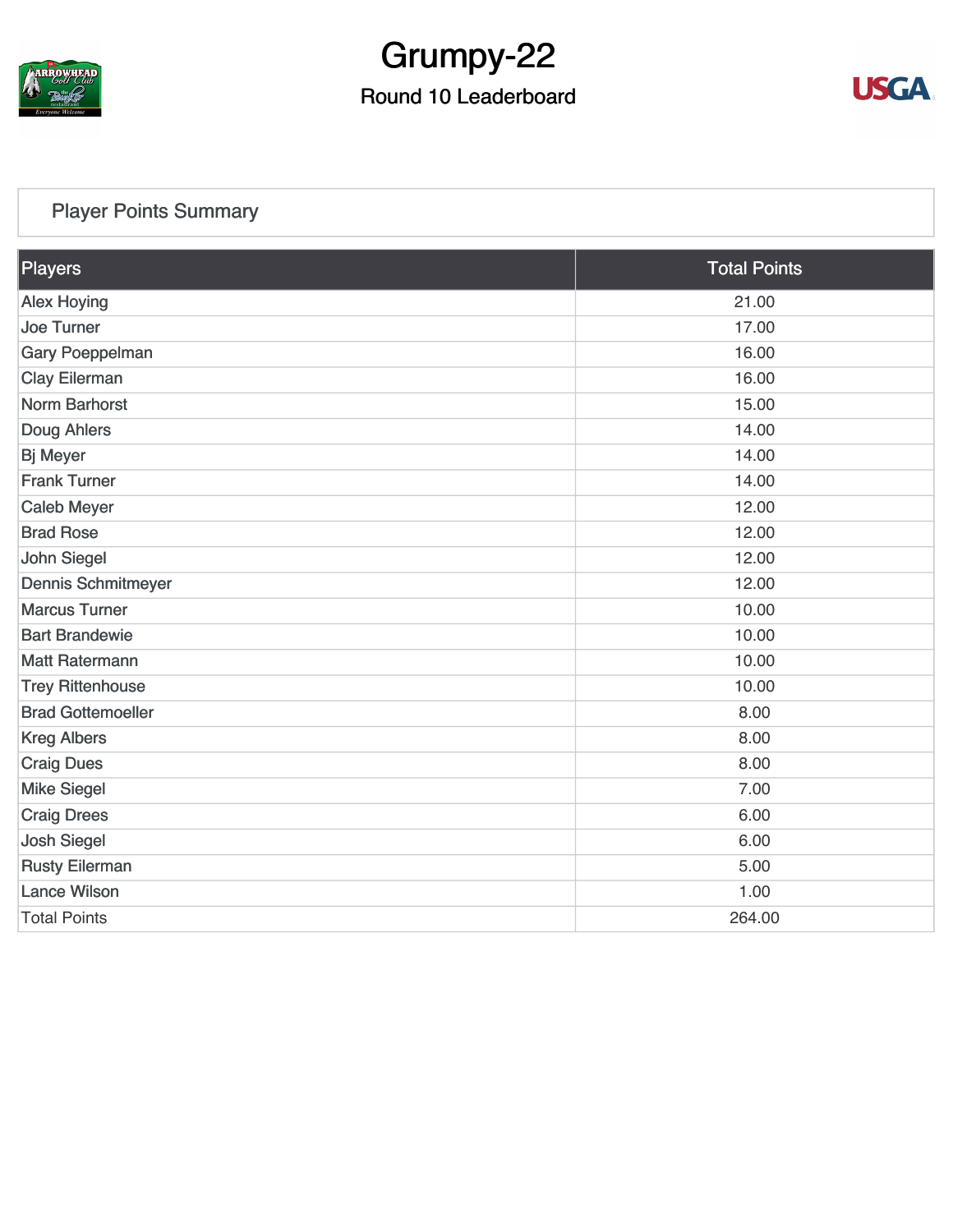

# Grumpy-22

#### Round 10 Leaderboard



#### [Team Points Summary](https://static.golfgenius.com/v2tournaments/team_points?league_id=8123139340541895924&round_id=8123140188059739513)

| Teams                     | <b>Total Points</b> |  |
|---------------------------|---------------------|--|
| Wabash                    | 36.00               |  |
| Still No Red              | 31.00               |  |
| <b>Got Nothin</b>         | 30.00               |  |
| <b>Stones Throw</b>       | 28.00               |  |
| Roomies                   | 24.00               |  |
| Senior & Freshman         | 22.00               |  |
| Smith & Jones             | 22.00               |  |
| <b>Treble Hook</b>        | 20.00               |  |
| Pig Insurance             | 16.00               |  |
| <b>Who Dey</b>            | 14.00               |  |
| No Bush                   | 13.00               |  |
| <b>Retired Transplant</b> | 8.00                |  |
| <b>Total Points</b>       | 264.00              |  |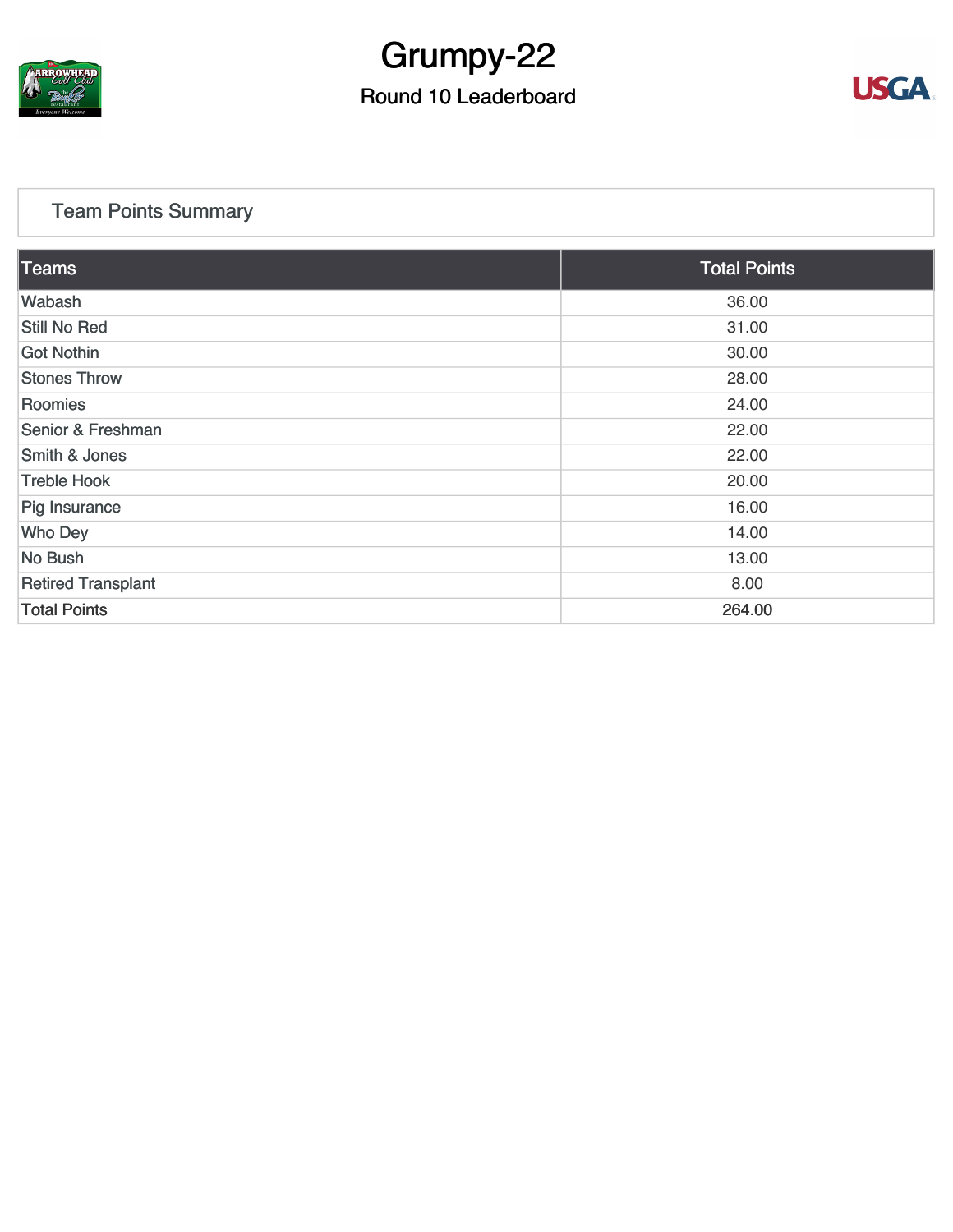

## Grumpy-22 Round 10 Leaderboard



### [League Play](https://static.golfgenius.com/v2tournaments/8123149509279622314?called_from=&round_index=10)

| <b>Points</b>                         | Player                                | <b>Match</b> | Player                                   | <b>Points</b> |  |  |
|---------------------------------------|---------------------------------------|--------------|------------------------------------------|---------------|--|--|
| 21.00                                 | <b>Wabash (Alex Hoying)</b>           | 5 & 4        | <b>Retired Transplant (Lance Wilson)</b> | 1.00          |  |  |
| 15.00                                 | <b>Wabash (Norm Barhorst)</b>         | 2 up         | <b>Retired Transplant (Mike Siegel)</b>  | 7.00          |  |  |
| 14.00                                 | Got Nothin (Bj Meyer)                 | 1 up         | Who Dey (Brad Gottemoeller)              | 8.00          |  |  |
| 16.00                                 | <b>Got Nothin (Clay Eilerman)</b>     | 3 & 2        | <b>Who Dey (Craig Drees)</b>             |               |  |  |
| 12.00                                 | Smith & Jones (Dennis Schmitmeyer)    | 2 & 1        | Senior & Freshman (Marcus Turner)        | 10.00         |  |  |
| 10.00                                 | Smith & Jones (Trey Rittenhouse)      | <b>Tied</b>  | Senior & Freshman (Caleb Meyer)          | 12.00         |  |  |
| 16.00                                 | <b>Stones Throw (Gary Poeppelman)</b> | 3 & 2        | Pig Insurance (Josh Siegel)              | 6.00          |  |  |
| 12.00                                 | <b>Stones Throw (John Siegel)</b>     | 2 & 1        | Pig Insurance (Matt Ratermann)           |               |  |  |
| 5.00                                  | No Bush (Rusty Eilerman)              | 3 & 2        | <b>Still No Red (Joe Turner)</b>         |               |  |  |
| 8.00                                  | No Bush (Kreg Albers)                 | 1 up         | <b>Still No Red (Doug Ahlers)</b>        | 14.00         |  |  |
| 8.00                                  | <b>Treble Hook (Craig Dues)</b>       | 1 up         | <b>Roomies (Frank Turner)</b>            | 14.00         |  |  |
| 12.00                                 | <b>Treble Hook (Brad Rose)</b>        | 1 up         | Roomies (Bart Brandewie)                 | 10.00         |  |  |
| <b>Total Points Allocated: 264.00</b> |                                       |              |                                          |               |  |  |